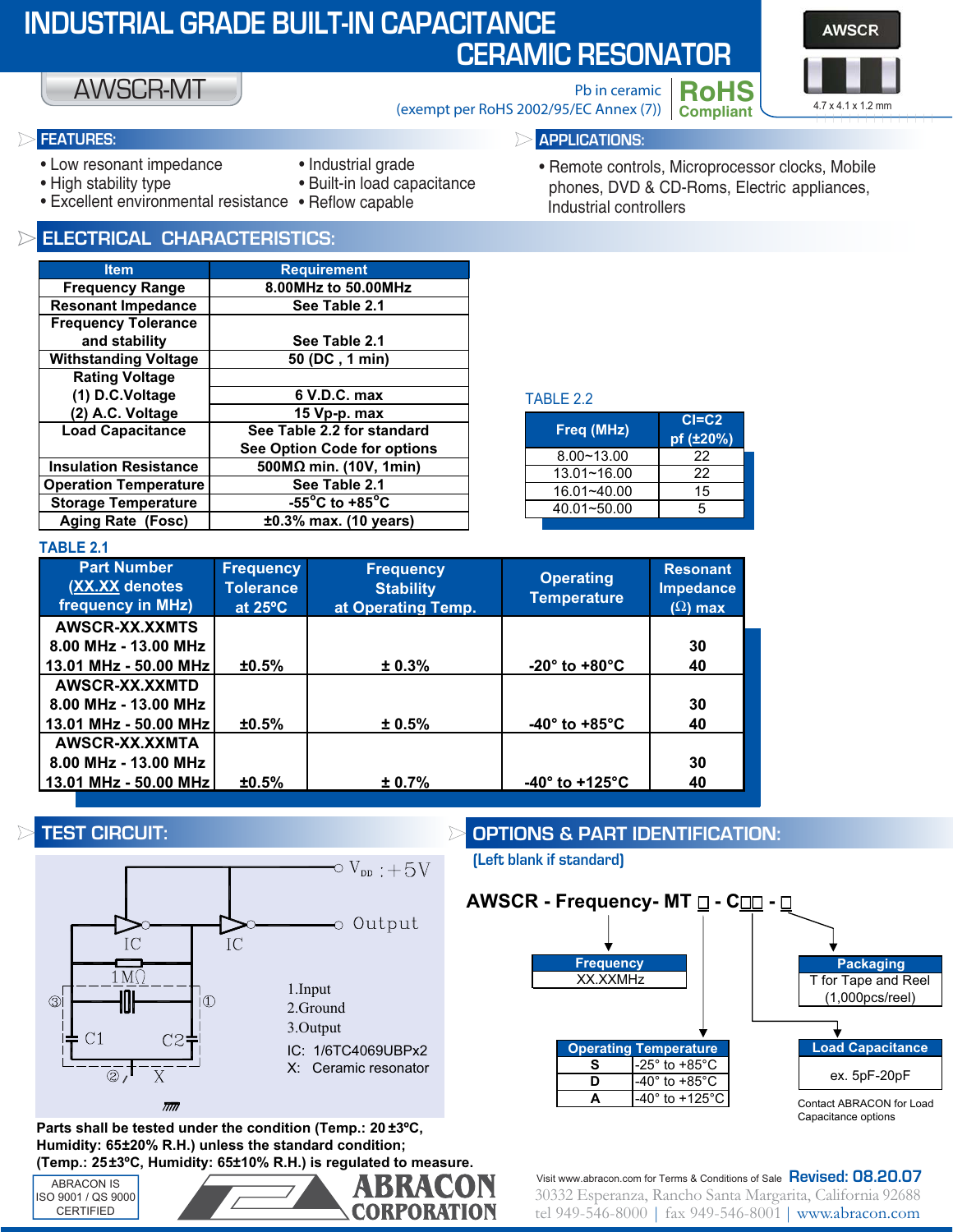# **INDUSTRIAL GRADE BUILT-IN CAPACITANCE CERAMIC RESONATOR**

**AWSCR Compliant** 4.7 x 4.1 x 1.2 mm |||||||||||||||

**RoHS** Pb in ceramic (exempt per RoHS 2002/95/EC Annex (7))

#### **OUTLINE DRAWING:**  $\triangleright$

AWSCR-MT



## **TAPE & REEL:** T = Tape and reel 1,000pcs/reel

CERTIFIED



 $\frac{1}{2}$  Eq. 246-8000 L fax 949-546-8001 L www.abracon.com tel 949-546-8000 | fax 949-546-8001 | www.abracon.com Visit www.abracon.com for Terms & Conditions of Sale **Revised: 08.20.07**